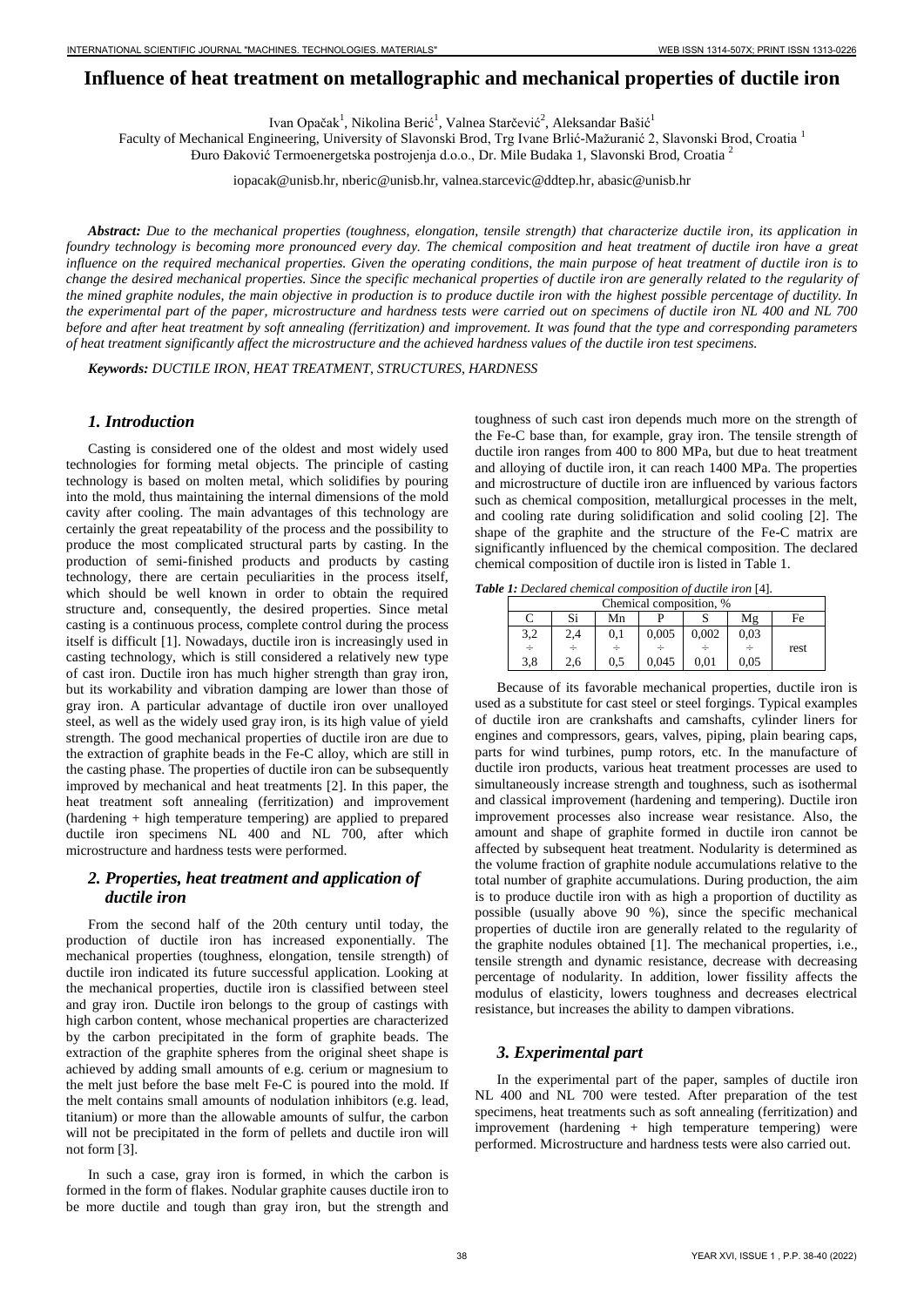#### *3.1. Chemical composition test*

The chemical compositions of the test specimens were determined using a spectrometric analyzer. Table 2 shows the measured chemical composition of the NL 400 ductile iron specimen, while Table 3 shows the measured chemical composition of the NL 700 ductile iron specimen.

*Table 2: Measured chemical composition of ductile iron NL 400.* 

|                | Chemical composition, % |       |       |       |       |       |       |
|----------------|-------------------------|-------|-------|-------|-------|-------|-------|
| Si<br>Mn<br>Cu |                         |       |       |       |       |       | Mε    |
|                | 3,6                     | 2.1   | 0.14  | 0.037 | 0.009 | 0.077 | 0.043 |
|                | $_{\rm Cr}$             | Ni    | Mo    | Al    |       | Ti    | Sn    |
|                | 0.036                   | 0.045 | 0,007 | 0.012 | 0,008 | 0.018 | 0.007 |

*Table 3: Measured chemical composition of ductile iron NL 700.* 

| Chemical composition, % |       |       |       |       |        |      |
|-------------------------|-------|-------|-------|-------|--------|------|
|                         | Si    | Mn    |       |       | Сu     | Mε   |
| 3.54                    | 2.072 | 0.676 | 0.035 | 0.008 | 0.0673 | 0.05 |
| $_{\rm Cr}$             | Ni    | Mo    | Al    |       | ፐ'     | Sn   |
| 0.055                   | 0.051 | 0.011 | 0.010 |       |        |      |

Specimens made of ductile iron NL 400 and NL 700 with dimensions Φ40x20 mm and specified chemical compositions were selected for the test. Before starting the test, the specimens were cut on a metal cutter, which has the possibility of intensive heat dissipation by means of cold water circulation. The MC-80 specimen cutter is shown in Figure 1.



*Fig. 1 Device for cutting specimens.* 

## *3.2. Heat treatment of ductile iron*

After cutting the specimens, they were marked according to Table 4, which also lists the parameters of heat treatment (ferritization and improvement) and the designations of certain specimens made of ductile iron NL 400 and NL 700.

*Table 4: Inscriptions and heat treatment parameters (ferritation and improvement) for the specimens NL 400 and NL 700.* 

| Specimen      | Initial<br>condition<br>(at 20 °C) | Ferritization<br>(at $725 \text{ °C}$ )<br>cool in the<br>oven to $345^{\circ}$ C | Improvement<br>(quenching from 870)<br>°C and tempering at<br>565 $\degree$ C) |
|---------------|------------------------------------|-----------------------------------------------------------------------------------|--------------------------------------------------------------------------------|
| <b>NL 400</b> | 1.0                                |                                                                                   | 1.2.                                                                           |
| <b>NL700</b>  | 20                                 | 21                                                                                | າ າ                                                                            |

Before heat treatment, metallographic examinations of the microstructure and hardness tests of the initial condition of test specimens 1.0 NL 400 and 2.0 NL 700 were performed. Test specimens 1.1 NL 400 and 2.1 NL 700 were heat treated by soft annealing (ferritization). These specimens were heated continuously from room temperature to 725 °C, at a heating rate  $v_h = 250$  °C/h. After heating to 725 °C, it was necessary to hold 1 h of 1" thickness at the soft annealing temperature.

After holding at the soft annealing temperature, the specimens were cooled to 345 °C in an oven at a cooling rate of  $v_c = 55$  °C/h and then in still air. Specimens 2.1 NL 400 and 2.2 NL 700 were processed by the heat treatment process of improvement (hardening + high temperature tempering). Quenching consisted of heating the specimens to an austenitizing temperature of 870 °C, holding at this temperature for 1 h, and then quenching in oil. Quenching of ductile iron castings is usually performed in oil because the castings may

crack when cooled in water due to the high stresses. High temperature tempering consisted of heating the specimens from room temperature to 565 °C, heating rate  $v<sub>h</sub> = 250$  °C/h. The holding time at 565 °C was 2 h, followed by cooling in an oven to 240  $\degree$ C (with the aim of relieving stresses, but also hardness), cooling rate  $v_c = 55$  °C/h and cooling from 240 °C to room temperature in still air.

#### *3.3. Microstructure test*

Microstructure testing was performed using a Leica DM 2500 M laboratory light microscope connected to a computer to save photos after testing, Figure 2.



*Fig. 2 Light microscope Leica DM 2500 M.* 

Figure 3.a shows the microstructure of ductile iron in the initial unheated and unetched condition for test specimen 1.0 NL 400, while Figure 3.b shows test specimen 2.0 NL 700. In both cases, it can be seen that the percentage of nodule formation during casting exceeded 90 %.



*Fig. 3 Microstructure of ductile iron* 

 *a) test specimen 1.0 NL 400; b) test specimen 2.0 NL 700.* 

Figure 4.a shows the microstructure of ductile iron in the initial unheated and etched condition for test specimen 1.0 NL 400, while Figure 4.b shows test specimen 2.0 NL 700. Etching was performed using a three percent solution of nital. Figure 4.a shows the pearlitic structure of ductile iron NL 400 with characteristic ferritic areas around the sphere (the microstructure consists of pearlite and the area around the sphere is called the "bull's eye"). In Figure 4.b, ductile iron NL 700 has a pure pearlite matrix.



#### *Fig. 4 Microstructure of ductile iron a) test specimen 1.0 NL 400; b) test specimen 2.0 NL 700.*

Figures 5.a and 5.b show the microstructures of ductile iron after soft annealing (ferritization) in the etched condition for specimen 1.1 NL 400, while Figures 5.c and 5.d show specimen 2.1 NL 700. Etching was performed using a three percent solution of nital. In Figure 5.a it can be seen for the specimen of ductile iron 1.1 NL 400 that the size and shape of the nodules did not change after heat treatment by soft annealing (ferritization). A similar, predominantly ferritic microstructure as in Figure 5.a was observed in Figure 5.c for the specimen of ductile iron 2.1 NL 700. Ferrites